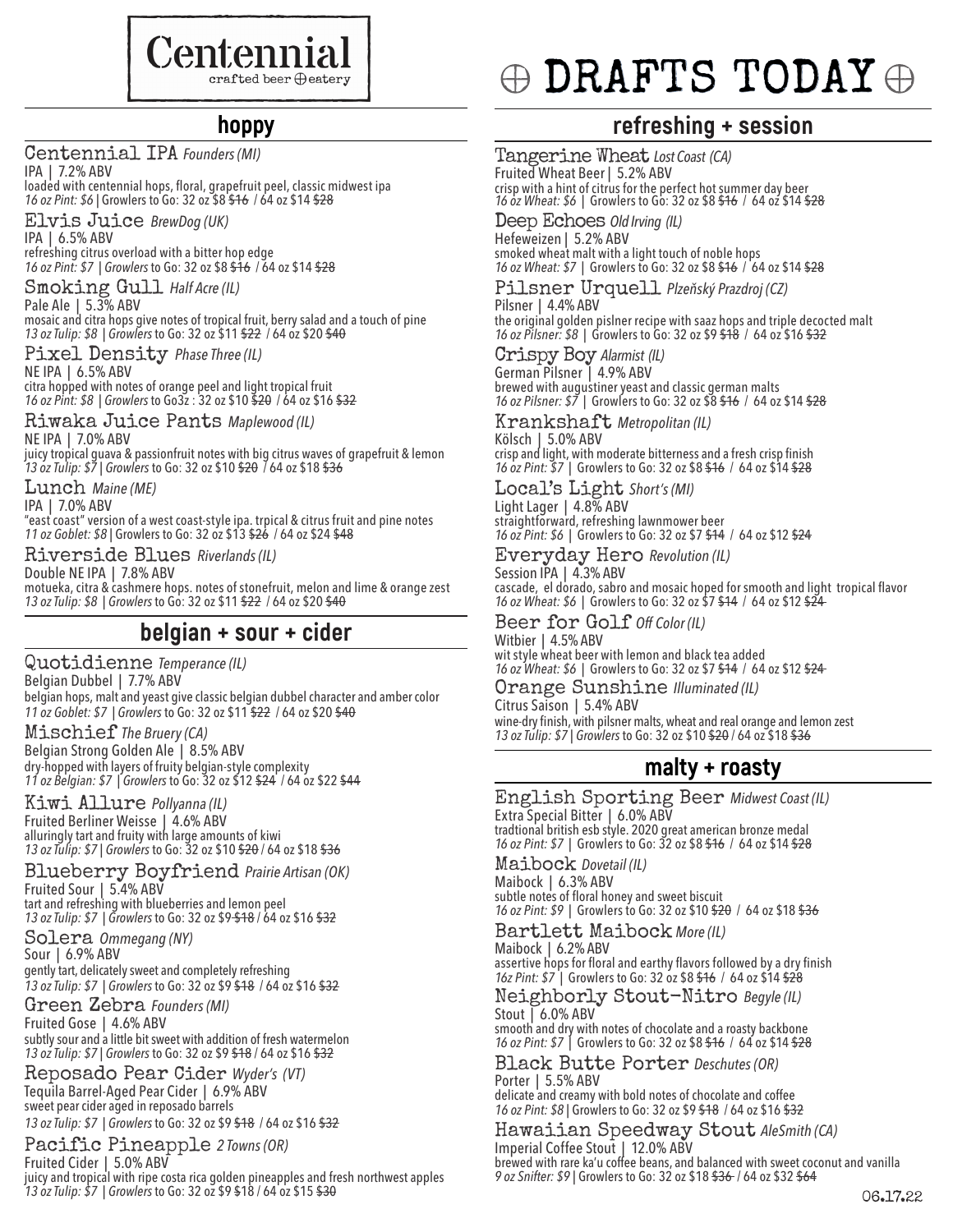## $\oplus$  SPIRITS  $\oplus$

 **1.5oz / 2.0oz scotch**

### **bourbon**

| New Holland Beer Barrel Bourbon Kalamazoo, MI  | 9/11  |
|------------------------------------------------|-------|
| Angel's Envy Louisville, KY                    | 11/14 |
| Basil Hayden's Bardstown, KY                   | 10/13 |
| <b>Bulleit Bourbon Louisville, KY</b>          | 9/12  |
| Four Roses Lawrenceburg, KY                    | 8/10  |
| Cedar Ridge Iowa Bourbon Swisher, IA           | 10/13 |
| Douglas + Todd Bourbon Minneapolis, MN         | 10/13 |
| Buffalo Trace Frankfort, KY                    | 9/11  |
| Elijah Craig Small Batch Louisville, KY        | 10/13 |
| Maker's Mark Loretto, KY                       | 9/11  |
| Mayor Pingree Ferndale, MI                     | 15/19 |
| Old Grand-Dad Clermont, KY                     | 8/10  |
| Wild Turkey 101 Lawrenceburg, KY               | 8/10  |
| Woodford Reserve Bourbon Versailles, KY        | 11/15 |
| Woodford Reserve Double-Oaked Versailles, KY   | 15/19 |
| Garrison Brothers Small Batch Heavenly Hye, TX | 18/22 |
| Garrison Brothers Balmorhea Heavenly Hye, TX   | 22/28 |
|                                                |       |

### **rye**

| Elijah Craig Straight Rye Louisville, KY | 10/13 |
|------------------------------------------|-------|
| <b>Bulleit Rye Louisville, KY</b>        | 9/11  |
| Corsair Ryemageddon Nashville, TN        | 10/13 |
| Whistlepig 10 Year Rye Nashville, TN     | 16/22 |
| Rittenhouse Rye Bardstown, KY            | 9/11  |
| Templeton Rye Templeton, IA              | 10/12 |
|                                          |       |

## **whiskey**

| Breckenridge Port Cask Finish Breckenridge, CO 10 / 13 |
|--------------------------------------------------------|
| 10/13                                                  |
| 9/11                                                   |
| 8/10                                                   |
| 11/13                                                  |
| 14/18                                                  |
| 7/9                                                    |
| 11/15                                                  |
| 16/22                                                  |
| 12/16                                                  |
| 11/13                                                  |
| 8/10                                                   |
| 9/11                                                   |
| 13/17                                                  |
| 9/12                                                   |
|                                                        |

| Balvenie 12 Year Speyside          | 18/23 |
|------------------------------------|-------|
| Glenlivet Nadurra Speyside         | 16/22 |
| Macallan 12 Year Speyside          | 15/19 |
| Glenmorangie 10 Year Old Highlands | 10/13 |
| Lagavulin 16 Year Islay            | 18/23 |
| Laphroaig 10 Year Islay            | 14/19 |
| Springbank 12 Year Campbelltown    | 17/23 |
| Talisker 10 Year Isle of Skye      | 16/22 |
| Bruichladdich Isle of Skye         | 14/18 |
| Dewar's 15 Year Monarch Blended    | 12/15 |
| Ardbeg Uigeadail Islay             | 16/22 |
|                                    |       |

## **gin**

| The Botanist Dry Gin Islay, SCO                   | 10/13 |
|---------------------------------------------------|-------|
| Few Barrel Aged Gin Evanston, IL                  | 11/13 |
| Ford's London Dry Gin London, ENG                 | 8/10  |
| Hendrick's South Ayrshire, SCO                    | 11/13 |
| Kyrö Napue Small Batch Rye Gin Isokyrö, FIN 10/13 |       |

## **vodka**

| <b>CH Distillery Chicago, IL</b>            | 8/10 |
|---------------------------------------------|------|
| Two Brothers Artisan Vodka Two Brothers, IL | 8/10 |
| Prairie Organic Vodka Benson, MN            | 8/10 |
| Tito's Handmade Austin, TX                  | 9/12 |
| Żubrówka Bison Grass Vodka Białystok, POL   | 9/12 |
|                                             |      |

### **rum**

| Don Q Gran Añejo Mercedita, PR      | 14/18  |
|-------------------------------------|--------|
| Plantation 3 Stars Barbados         | 8/10   |
| Myer's Dark Rum Jamaica             | 9 / 11 |
| Zafra Master Reserve 21 Year Panama | 12/16  |

## **tequila**

| Casamigos Blanco Jalisco, MEX        | 12/16 |
|--------------------------------------|-------|
| Cazadores Reposado Arandas, MEX      | 9/11  |
| Don Felipe El Tesoro Arandas, MEX    | 11/13 |
| Libélula Jalisco, MEX                | 8/10  |
| Tapatio Arandas, MEX                 | 9/12  |
| Ilegal Mezcal Reposado Antigua, GUAT | 13/17 |
| Del Maguey Vida Mezcal Oaxaca, MEX   | 9/12  |
|                                      |       |

## **aperitifs + digestifs**

| Fernet Branca Italy       | 7/9      |
|---------------------------|----------|
| Aperol Italy              | 8/10     |
| Campari Italy             | 8/10     |
| Jeppson's Malort Illinois | 6/8      |
|                           | 06.17.22 |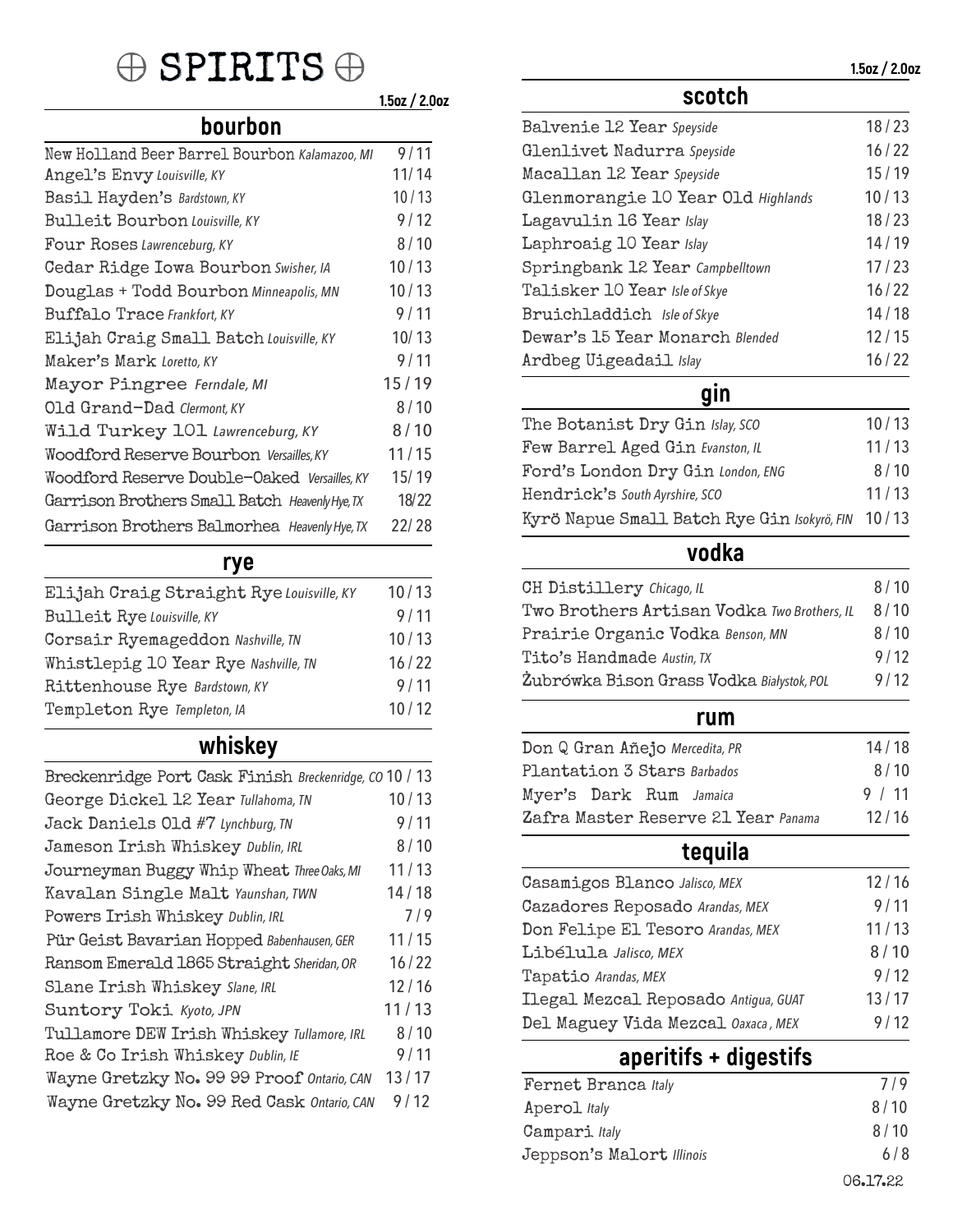## $\oplus$  BOTTLES + CANS  $\oplus$

### **hoppy**

| Centennial IPA Founders (MI)<br>IPA • 7.2.0% ABV • 12 oz can                              | 5   |
|-------------------------------------------------------------------------------------------|-----|
| Two Hearted Ale Bell's (MI)<br>IPA • 7.0% ABV • 16 oz can                                 | 7   |
| Blood Orange Brew Free or Die! 21st Amendment (CA)<br>IPA . 7.2% ABV . 12 oz can          | 6   |
| Elvis Juice BrewDog (IN)<br>IPA $\bullet$ 6.5% ABV $\bullet$ 12 oz can                    | 7   |
| A Little Sumpin' Sumpin' Lagunitas (CA)<br>Pale Wheat • 7.5% ABV • 12 oz can              | 6   |
| How Giant Is Giant? Hop Butcher (IL)<br>Triple IPA • 10.5% ABV • 16 oz can                | 13  |
| Cascade Heavy Hop Butcher (IL)<br>NE IPA • 7.0% ABV • 16 oz can                           | 12  |
| Super Mega Bite Hop Butcher (IL)<br>Triple NE IPA $\bullet$ 10.5% ABV $\bullet$ 16 oz can | 13  |
| Beef Dipped Hop Butcher (IL)<br>Double NE IPA • 7.5% ABV • 16 oz can                      | 12  |
| Sweet Home Hop Butcher (IL)<br>NE IPA . 6.5% ABV . 16 oz can                              | 12. |
| Rawakamania IV Hop Butcher (IL)<br>Double NE IPA • 7.5% ABV • 16 oz can                   | 12  |
| The Jewels Hop Butcher (IL)<br>Double NE IPA . 7.5% ABV . 16 oz can                       | 12. |

## **malty + roasty**

| Ellie's Brown Avery (CO)<br>Brown Ale • 5.5% ABV • 12 oz can                                    | 6  |
|-------------------------------------------------------------------------------------------------|----|
| Columbia Bock Seipp's (IL)                                                                      | 7  |
| Single Bock • 6.0% ABV • 12 oz can                                                              |    |
| Dirty Bastard Founders Brewing Co (MI)<br>Scotch Ale • 8.5% ABV • 12 oz bottle                  | 6  |
| Domaine DuPage Two Brothers (IL)<br>Bière de Garde · 6.2% ABV · 12 oz can                       | 7  |
| Le $Woof$ Off Color (IL)<br>Bière de Garde • 7.8% ABV • 16 oz can                               | 9  |
| Conway's Irish Ale Great Lakes (OH)<br>Irish Ale • 6.3% ABV • 12 oz bottle                      | 6  |
| Kentucky Bourbon Bbl Strawberry Ale Lexington (KY)<br>Barrel-Aged Ale • 8.0% ABV • 12 oz bottle | 10 |
| Backwoods Bastard Founders (MI)<br>Barrel-Aged Scotch Ale . 11.0% ABV . 12 oz bottle            | 11 |
| Ora Et Labora La Trappe (NL)/Brunswick (CAN)<br>New World Double Bock . 7.5% ABV . 11.2 oz can  | 12 |
| Christmas Ale Great Lakes (OH)<br>Christmas Ale . 7.5% ABV . 12 oz bottle                       | 6  |
| Coconut Hiwa Porter Maui(HI)<br>Porter . 6.0% ABV . 12 oz can                                   | 9  |
| NWAR Whiner(IL)<br>Belgian Stout • 5.9% ABV • 12 oz can                                         | 8  |
| Imperial Biscotti Break Evil Twin (NY)<br>Imperial Stout • 11.5.0% ABV • 16 oz can              | 11 |
| Old Rasputin North Coast (CA)<br>Russian Imperial Stout • 9.0% ABV • 12 oz bottle               | 9  |
| The PastryArchy Naked Fish Duclaw (IL)<br>Imperial Stout • 7.6% ABV • 16 oz can                 | 11 |
| Larry's Last Bells (MI)<br>Imperial Oatmeal Stout . 10.0% ABV . 12 oz bottle                    | 11 |
| Fat Bear Hop Butcher (IL)<br>Imperial Stout • 10.5% ABV • 16 oz can                             | 14 |

## $\oplus$  BOTTLES + CANS  $\oplus$

## **belgian**

| Curieux <i>Allagash (ME)</i><br>Belgian Tripel • 10.2% ABV • 22 oz bottle                   | 28 |
|---------------------------------------------------------------------------------------------|----|
| Leffe Brune Abbaye de Leffe (BEL)<br>Belgian Brown Ale • 6.5% ABV • 11.2 oz bottle          | 7  |
| Leffe Blonde Abbaye de Leffe (BEL)<br>Belgian Brown Ale • 6.6% ABV • 11.2 oz bottle         | 7  |
| Duvel Duvel Moortgat (BEL)<br>Belgian Strong Ale • 8.5% ÁBV • 11.2 oz bottle                | 11 |
| Rochefort Trappistes 10 Brasserie Rochefort (BEL)<br>Quadrupel • 11.3% ABV • 11.2 oz bottle | 15 |
| Westmalle Tripel Westmalle (BEL)<br>Belgian Tripel • 9.5% ABV • 11.2 oz bottle              | 13 |
| Delirium Tremens Brouwerij Huyghe (BEL)<br>Belgian Strong Ale . 8.5% ABV . 16 oz can        | 12 |
| Orval Trappist Ale Orval (BEL)<br>Belgian Strong Ale • 6.2% ABV • 11.2 oz bottle            | 13 |
| Sofie Goose Island (IL)<br>Saison . 6.5% ABV . 11.2 oz bottle                               | 8  |
|                                                                                             |    |

### **wild + sour**

| Freedom of Speach Revolution (IL)<br>Fruited Sour ● 4.4% ABV ● 12 oz can       | 6  |
|--------------------------------------------------------------------------------|----|
|                                                                                | 8  |
| Cranberry Quince North Coast (CA)<br>Berliner Weisse • 4.1% ABV • 12 oz bottle |    |
| Rodenbach Classic Brouwerij Rodenbach (BEL)                                    | 10 |
| Flanders Red Ale . 5.2% ABV . 12 oz can                                        |    |
| <b>Blue Raspberry Evil Twin (NY)</b>                                           | 11 |
| Sour IPA . 6.0% ABV . 12 oz can                                                |    |
| Sour Monkey Victory (PA)<br>Sour Ale • 9.5% ABV • 12 oz can                    | 8  |
|                                                                                |    |
| Synchopathic Sour Destihl (IL)                                                 | 9  |
| Sour Ale . 6% ABV . 12 oz can                                                  |    |
| Bel Air Sour Brooklyn (NY)                                                     | 7  |
| Sour Ale • 5.2% ABV • 12 oz can                                                |    |
| Kiwi Allure Pollyanna (IL)                                                     | 9  |
| Fruited Berliner Weisse • 4.6% ABV • 12 oz can                                 |    |
| Fuzzy Smack Noon Whistle (IL)                                                  | 9  |
| Sour Ale • 4.6% ABV • 12 oz bottle                                             |    |
| Rainbow Sherbet Prairie Artisan (OK)                                           | 9  |
| Sour Ale • 5.2% ABV • 12 oz can                                                |    |
| Here Gose Nothin Destihl (IL)                                                  | 7  |
| Gose . 5.2% ABV . 12 oz can                                                    |    |
|                                                                                |    |

## **session + refreshing**

| Hell or High Pomegranate 21st Amendment (CA)<br>Fruited Wheat Beer . 4.9% ABV . 12 oz can   |          |
|---------------------------------------------------------------------------------------------|----------|
| Pils Krombacher (GER)<br>Pilsner • 4.8% ABV • 16 oz can                                     | 6        |
| $Czechvar$ Budvar (CZ)                                                                      | 6        |
| Pilsner • 5.2% ABV • 16 oz can<br>Rübæus Founders (MI)<br>Fruit Beer • 5.7% ABV • 12 oz can |          |
| Hefeweissen Weihenstephaner (GER)<br>Hefeweizen · 5.4% ABV · 11.2 oz bottle                 |          |
| Gumballhead 3 Floyds (IN)<br>American Wheat • 5.6% ABV • 12 oz can                          | 8        |
| Tangerine Wheat Lost Coast (CA)<br>Wheat Beer • 5.2% ABV • 12 oz can                        |          |
| Grapefruit Radler Stieglbrauerei (AUS)<br>Shandy • 2.0% ABV • 16 oz can                     | 8        |
| Oberon Bell's (MI)<br>Wheat Beer • 5.8% ABV • 11.2 oz bottle                                | 06.17.22 |